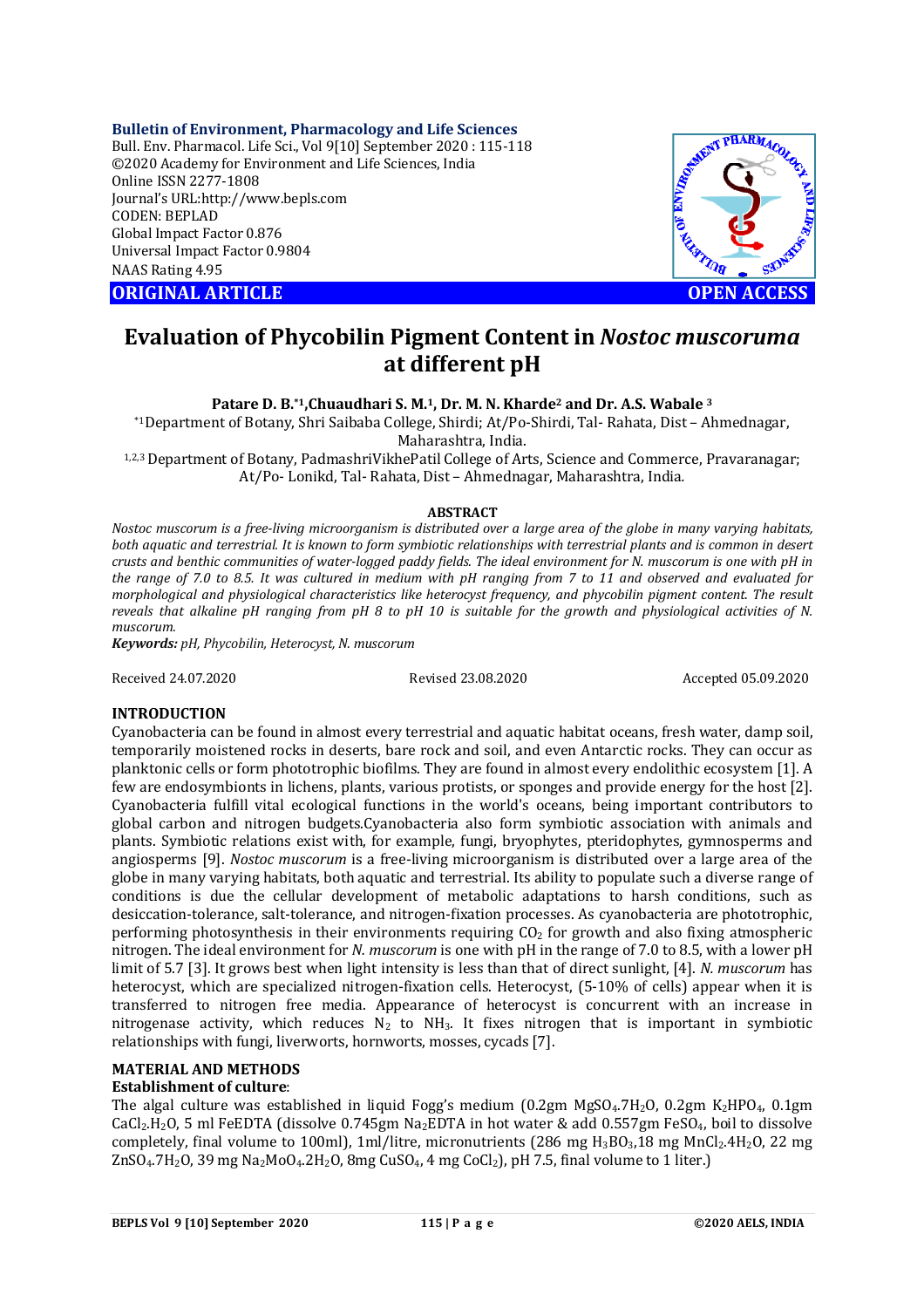5g of algal inoculums was added to each culture bottle in aseptic conditions. The culture was maintained in the diffused sun light for the period 30 days to obtain sufficient growth. Alga was sub-cultured in open culture system using culture trays. 1 liter of Fogg's medium was added per tray. The culture trays were divided into eight sets of different pH from pH 4 to pH 11 each containing 15 trays. This culture was allow to grow for 1 week & then used for further analysis.

# **Measurement of pH:**

The initial pH was measured after 1 week of subculture. The change in pH was observed. The Fogg's medium of pH 7.5 was added to each set and then pH was measured on each day for successive days. **Study of Morphology:**

# The morphological observation with respect to growth and thallus morphology was done for each set of pH and the observations were recorded.

### **Determination of Heterocyst Frequency:**

The slides were prepared for each set of pH and observed under compound microscope (45x magnification). Number of heterocyst were counted from different 5 fields on slide and mean was calculated and frequency was determined for each set.

# **Estimation of Phycobilin Pigment Content:**

The total phycobilin pigment content was determined by protocol given by Evans Methods. 0.5g of algal culture was crushed in the 5 ml of 0.1M phosphate buffer, pH 6.8(25.5 ml 0.1M NaH2PO4, 24.5 ml Na2HPO4, final volume 100 ml, pH 6.8).with acid washed sand using chilled mortar& pestle. This homogenate was transferred into centrifuge tube & spin at 5000 rpm for 10 min. Final volume of supernatant was set to 25 ml using 0.1M phosphate buffer, pH 6.8. The resultant solution was used as sample for further investigation. The absorbance was measured using spectrophotometer at wavelength 455nm, 564nm, 592nm, 618nm, 645nm and 650nm; for c-Phycocyanin (c-PC), c-Phycoerythrin (c-PE) and Allophycocyanin (APC) Amount of c-PC, c-PE and APC was determined by using formulae as given in protocol.

# **RESULTS AND DISCUSSION**

The morphological study reveals that growth of *Nostoc muscorum* at acidic pH from pH 4-pH 5 was less as compared to neutral and alkaline pH ranging from pH 8-pH 11. The color of thalii observed was from yellowish green to dark green with increase in pH. (Figure No.1 &2, Table No. 1).



Figure No. 1: Culture of *N. muscorum*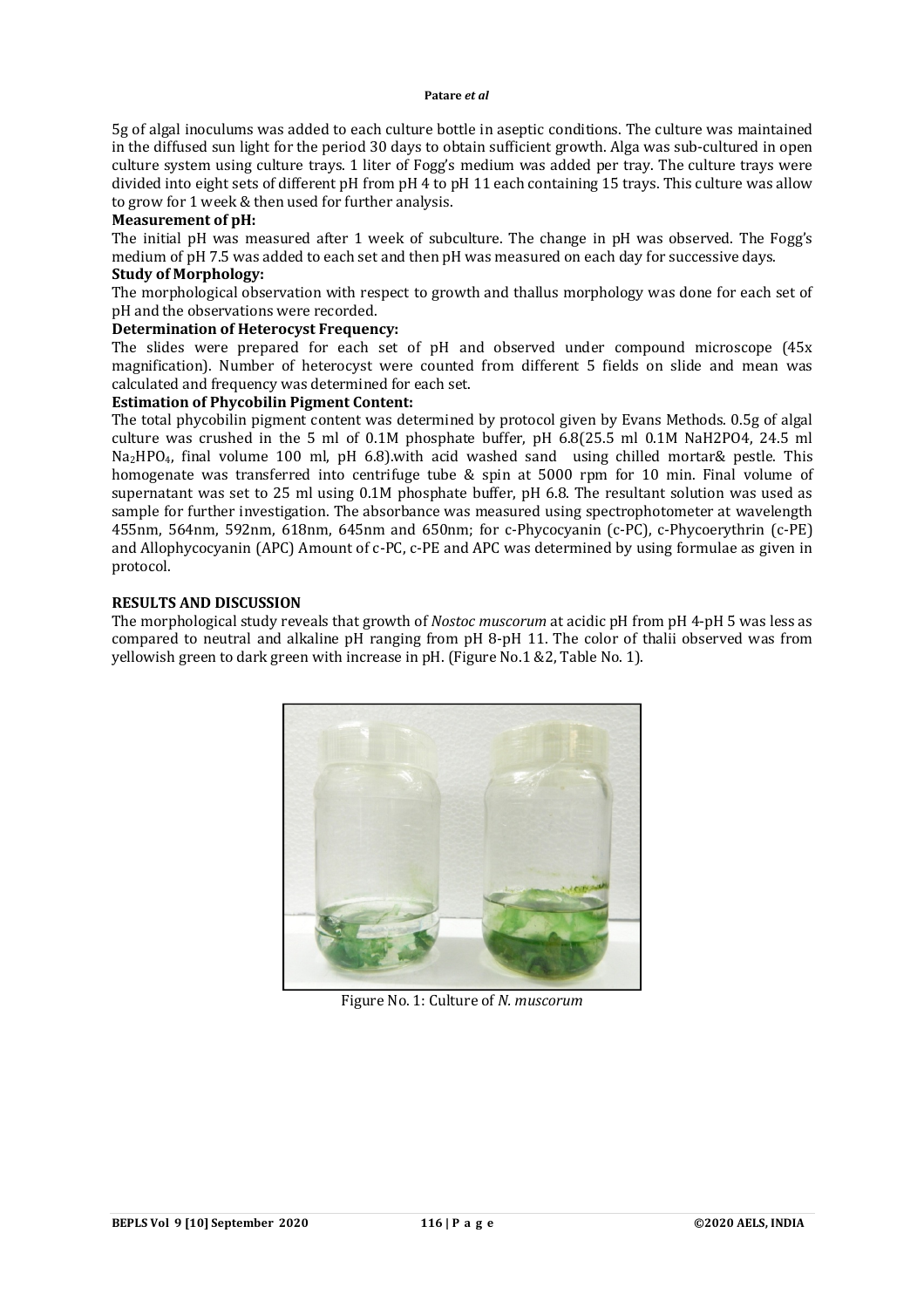**Patare** *et al*



Figure No. 2: Sub-culture of *N. muscorum*

| pH | Morphological Features              |
|----|-------------------------------------|
| 4  | Less growth, yellowish green        |
| 5  | Less growth, yellowish green        |
| 6  | Moderate growth, thick, dark green  |
| 7  | Moderate growth, thick, light green |
| 8  | High growth, pale yellowish green   |
| 9  | High growth, thick, greenish yellow |
| 10 | Highest growth rate, dark green     |
| 11 | Highest growth rate, dark green     |

# Table No. 1: Morphology

|    | ╯               | ╯           |
|----|-----------------|-------------|
| pH | Mean Heterocyst | Frequency % |
|    | 3.4             | 68          |
| 5  | 3.8             | 76          |
| 6  | 4.8             | 96          |
| 7  | 4.4             | 88          |
| Я  | 4.4             | 88          |
| q  | 4.6             | 92          |
| 10 | 4.2             | 84          |
|    | 5.8             | 116         |

# Table No. 2: Heterocyst Frequency

Table No. 3: c-Phycocyanin, Allophycocyanin and c-Phycoerythrin Content

| pH | $c$ -PC $(mg/L)$ | $APC$ (mg/L) | $c$ -PE $(mg/L)$ |
|----|------------------|--------------|------------------|
| 4  | 7.642            | 1.4097       | 8.8014           |
| 5  | 2.9584           | 5.4911       | 11.8714          |
| 6  | 9.228            | 0.2518       | 7.0363           |
| 7  | 2.496            | 3.031        | 6.5688           |
| 8  | 6.0744           | 0.07788      | 9.3278           |
| q  | 2.812            | 1.9356       | 5.8121           |
| 10 | 2.994            | 2.8741       | 6.4344           |
| 11 | 2.04             | 2.3448       | 3.9686           |

According to earlier studies, it is found that cyanobacteria cultured at three different pH conditions as, 7.0, 9.5, 10.5. The higher value of growth rate, cell yield observed in pH 10.5. The low pH limits the growth in terms of no. of cells & biomass. (Figure No.2, Table No. 1)

The heterocyst frequency was found to be increased with increase in pH 4 to pH 11. This concludes that maximum no. of heterocyst are formed in alkaline pH than the acidic pH. (Table No. 3)